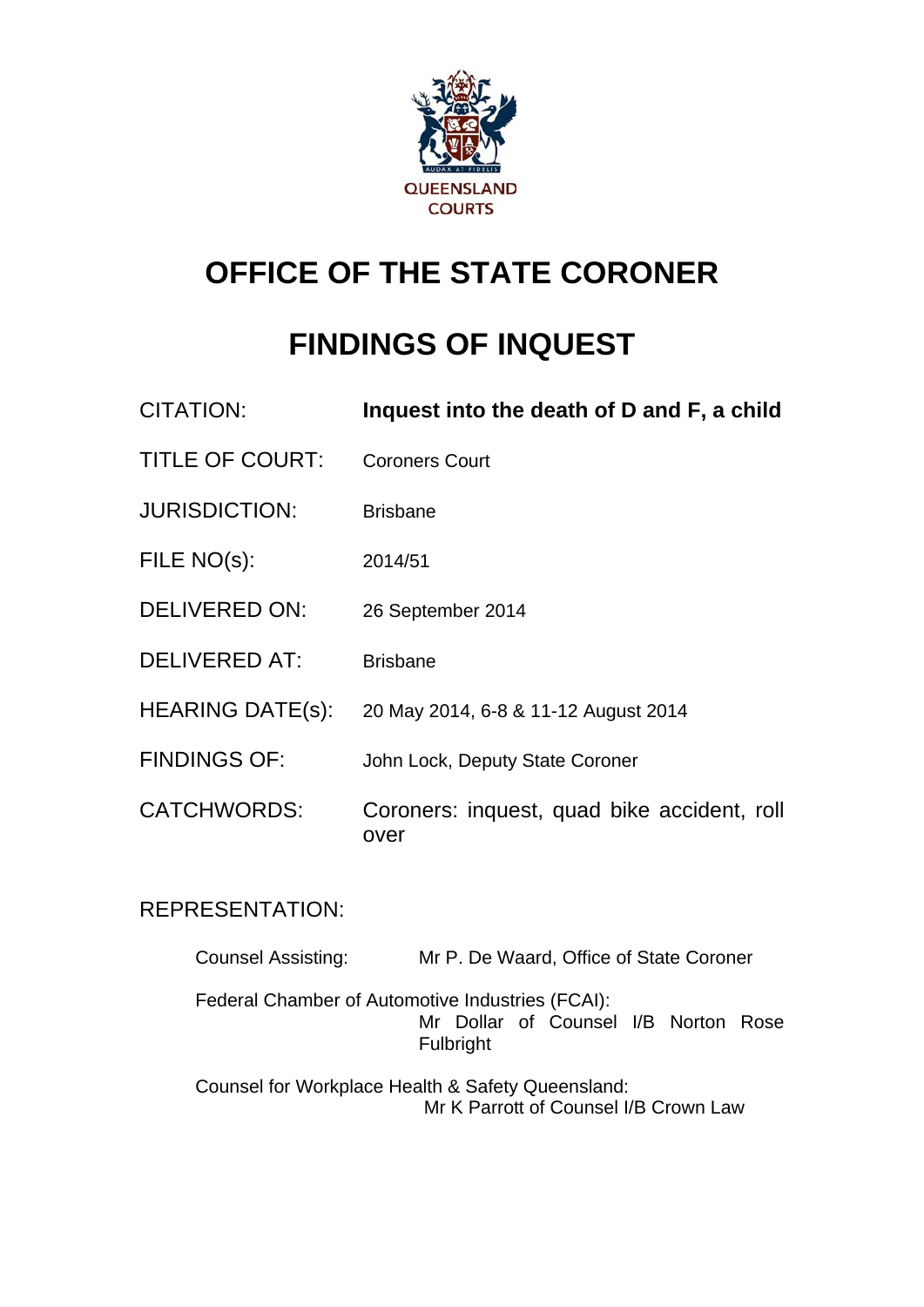## **Contents**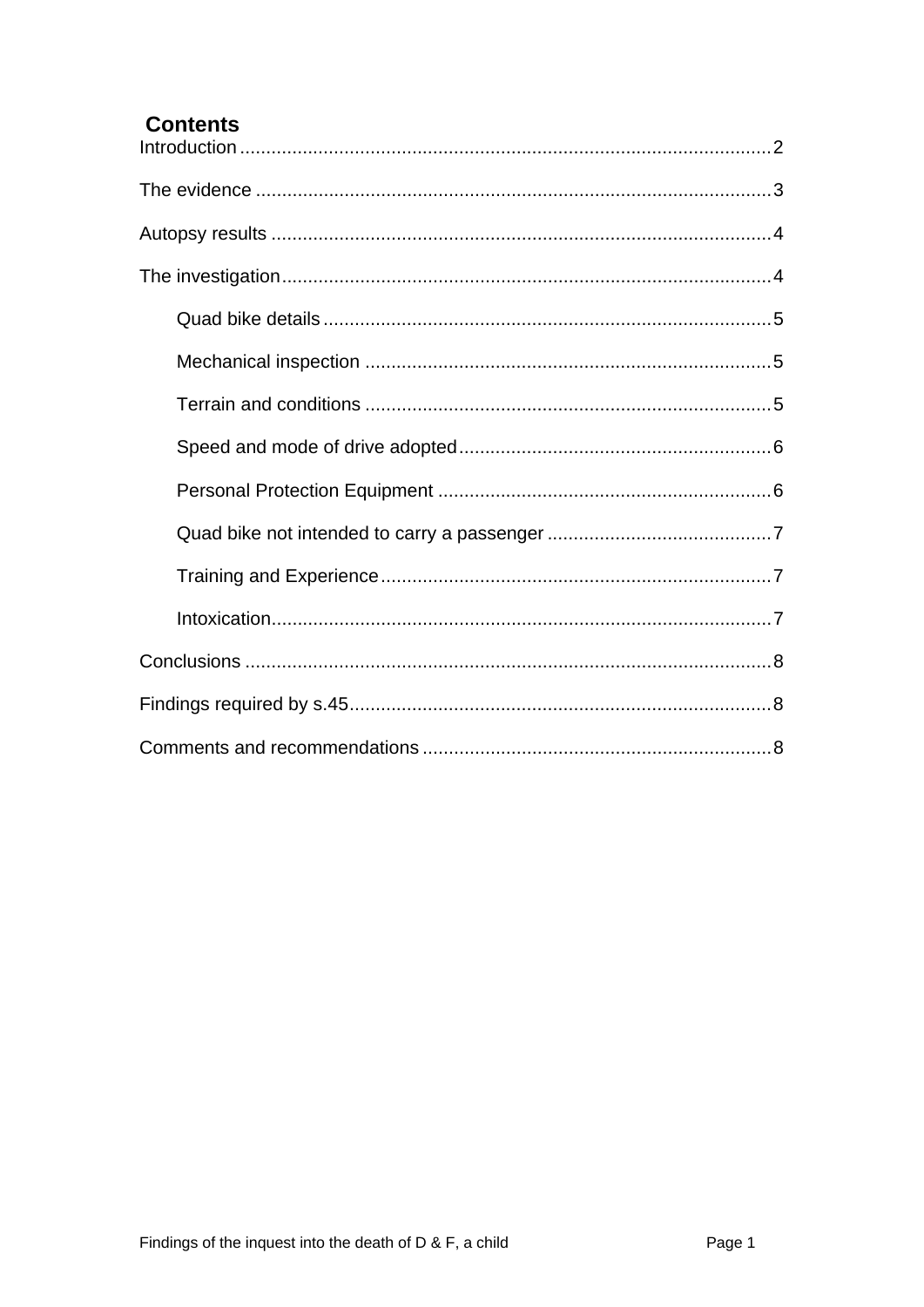## **Introduction**

<span id="page-2-0"></span>Approximately 170 deaths over the past decade have occurred in Australia and New Zealand whilst Quad Bikes were involved. Most of these have occurred in a rural setting and the leading cause of death on farms in Queensland has some involvement with a quad bike.<sup>[1](#page-2-1)</sup>

It is uncontroversial to say that a number of the statistical sources confirm that the majority of deaths occurred in the age group of  $10 - 19$  and a second highest age group for those over the age of 50.

Quad Bikes are essentially four wheeled motorbikes. They are motorised vehicles designed to travel on four low-pressure tires, having a seat designed to be straddled by the operator, and handlebars for steering control. They are used for both recreational purposes, either privately or in tourism, or for agricultural purposes. In Australia and New Zealand they are typically used in rural settings. They are utilised by search and rescue teams. In the United States of America they are also used in rural settings but the majority are used in a recreational setting.

Whatever may be said about their utility, they have become essential equipment on many farms. That being said, the evidence gathered during this multiple inquest raise many issues including the importance of active riding, good maintenance, use of correct tyre pressure, use of helmets, not allowing children to ride adult sized quad bikes, understanding the limitations of the vehicle and that tragic incidents can occur in quite benign conditions. The cases also emphasise the importance of riders making appropriate decisions.

Most standard quad bikes have no roll over protection system (ROPS). In broad terms, a ROPS is a cabin or roll bar structure on top of the quad bike, which incorporates a seatbelt to restrict movement outside the protective zone in the event of a roll over. Other possible protection mechanisms include Crush Protection Devices (CPD), which is a two bar or circular structure attached to the rear of the vehicle, which aims to provide a protective space in the event of a roll over, but without a seat belt. The utility of either device has been the subject of considerable debate.

Quad Bikes are referred to by the manufacturers and marketed to the public as 'All Terrain Vehicles' (ATVs). There has been some criticism of the use of that term.<sup>[2](#page-2-2)</sup> In this inquest it is intended to adopt the term Quad Bike, but I do so conscious of both arguments and simply use the term in this phase of the inquest because it is one known better to the general public in Australia.

There has been considerable research, studies, reports and investigations carried out by varying persons and organisations considering how to reduce the number of quad bike related accidents. Although there is considerable agreement in relation to a number of issues, there has been robust debate between the main protagonists and considerable difficulty in reaching a consensus as to how to move forward on some of the more contentious issues.

l

<span id="page-2-1"></span><sup>&</sup>lt;sup>1</sup> Lisa Crockett, *National Coronial Information System Database Search.* The report was dated up to 1 January 2013 and noted there is a possibility of underreporting due to filing errors and currently open investigations. The deaths involved in this inquest would not be included. By the time of the inquest the figures estimated were closer to 195. 2

<span id="page-2-2"></span><sup>&</sup>lt;sup>2</sup> Coroner John Olle, *Record of Investigation into Death of Thomas John Hutchings (2009)* State Coroner Victoria, case number 3067/02, p 4. Coroner HB Shortland, *An inquiry into the death of Carlos Mendoza,* Coroners Court New Zealand, CSU- 2010-WHG- 000185 at p 25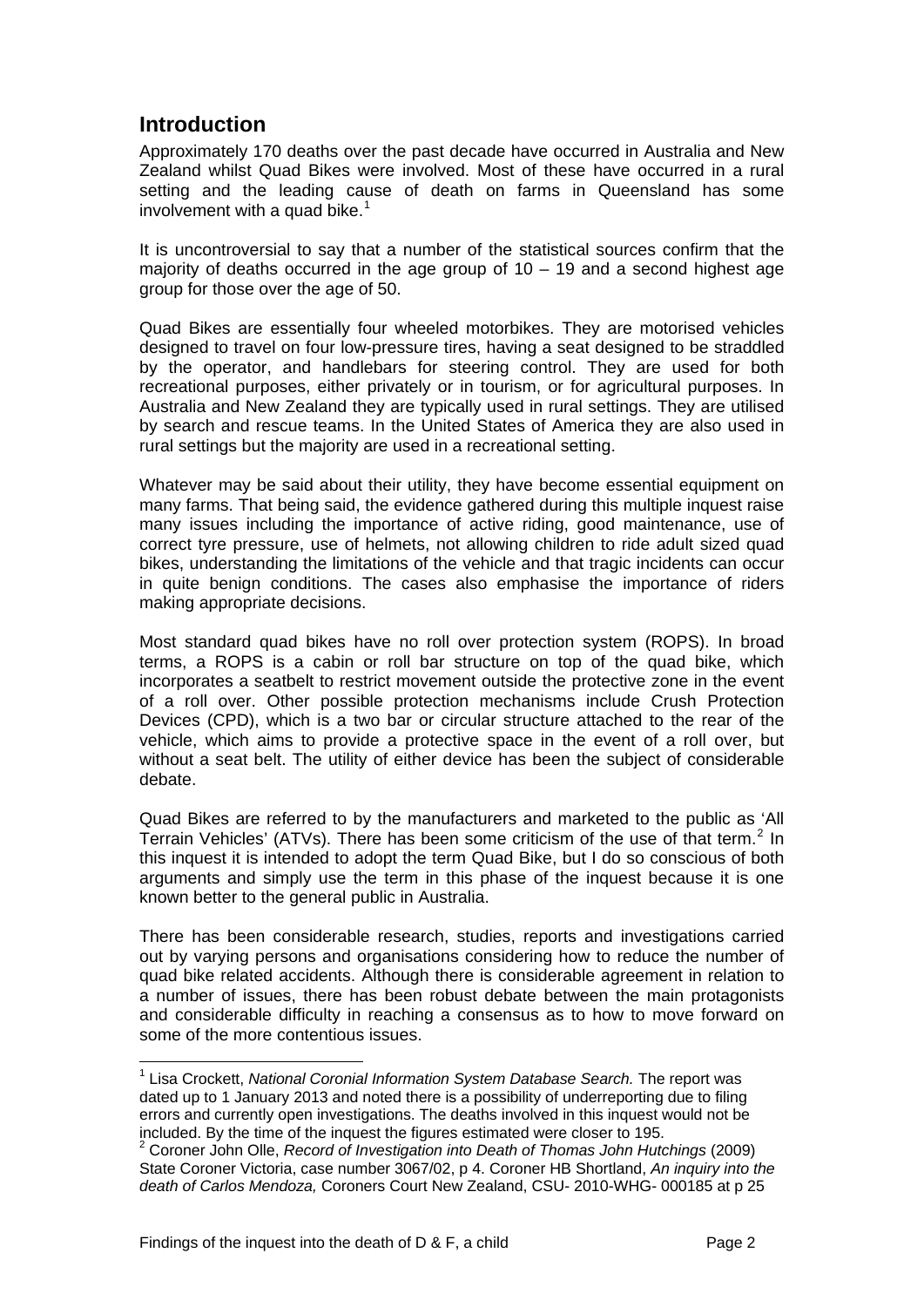This inquest will examine the circumstances of the deaths of nine individuals. Findings in relation to each of those cases will be made in the first phase of this inquest. In the second phase I will hear evidence concerning what recommendations should be made to help prevent deaths occurring in similar circumstances in future.

### <span id="page-3-0"></span>**The evidence**

- 1. This tragic multiple fatality involves a child and a related family member. For the purpose of protecting the family from as much further distress as was possible in the circumstances, on 20 May 2014 I made a non-publication order prohibiting the publication of the names of the deceased persons, and any information that identifies or is likely to identify them.
- 2. Mr D and his nephew, F, died on 3 January 2014 in a quad bike roll over accident due to crush injuries. The roll over occurred when Mr D attempted to climb an incline in a creek bed on his quad bike, with F as a pillion passenger. The incident occurred on a private property in Far North Queensland. Mr D was 40 years old and F was 9 years old.
- 3. Mr D was looking after a friend's property down the road whilst they were away. He had reportedly turned the sprinkler system on at their property on the morning of 3 January 2014. His 9 year old nephew, F, and F's parents were on holidays from Victoria at the time and had been staying with him and his wife.
- 4. That afternoon, whilst Mr D's wife and family visitors were out, it is apparent that he consumed an unknown quantity of alcohol. When the other family members returned at around 6:30pm, Mr D advised them that he was going to ride his quad bike to his friend's property to turn off the sprinkler. He took F with him. F sat behind him, either as a pillion passenger on the seat or on the rear rack of the quad bike.
- 5. It is evident from an examination of the evidence, that instead of going to his friend's property, Mr D detoured from the route which would have taken him directly to the property and went off in an opposite direction. He rode along unsealed tracks to a neighbouring property frequented by quad bikes, motor bikes and 4WDs. Mr D was a frequent rider in the area.
- 6. At about 7.15pm, when Mr D had not returned, Mrs D went out looking for them on a bicycle but was unable to locate them. At about 7:30pm, Mrs D and F's mother commenced another search in their vehicle. They located Mr D and F at about 7.45pm, in a creek bed about 150m from the property.
- 7. They found Mr D and F underneath the quad bike, which weighed approximately 300kg. The quad bike engine was not running. Mr D and F were both unresponsive. The two women commenced CPR and notified emergency services.
- 8. At 8:00pm, the Queensland Ambulance Service received notification of the incident. Queensland Fire and Rescue Service personnel were first on the scene and continued with CPR. QAS arrived at the scene at approximately 8:20pm. Mr D and F were both pronounced deceased at 9:00pm
- 9. Police officers from the Deeragun Police Station attended the scene at approximately 8:24pm and initially assisted QAS and QFRS personnel with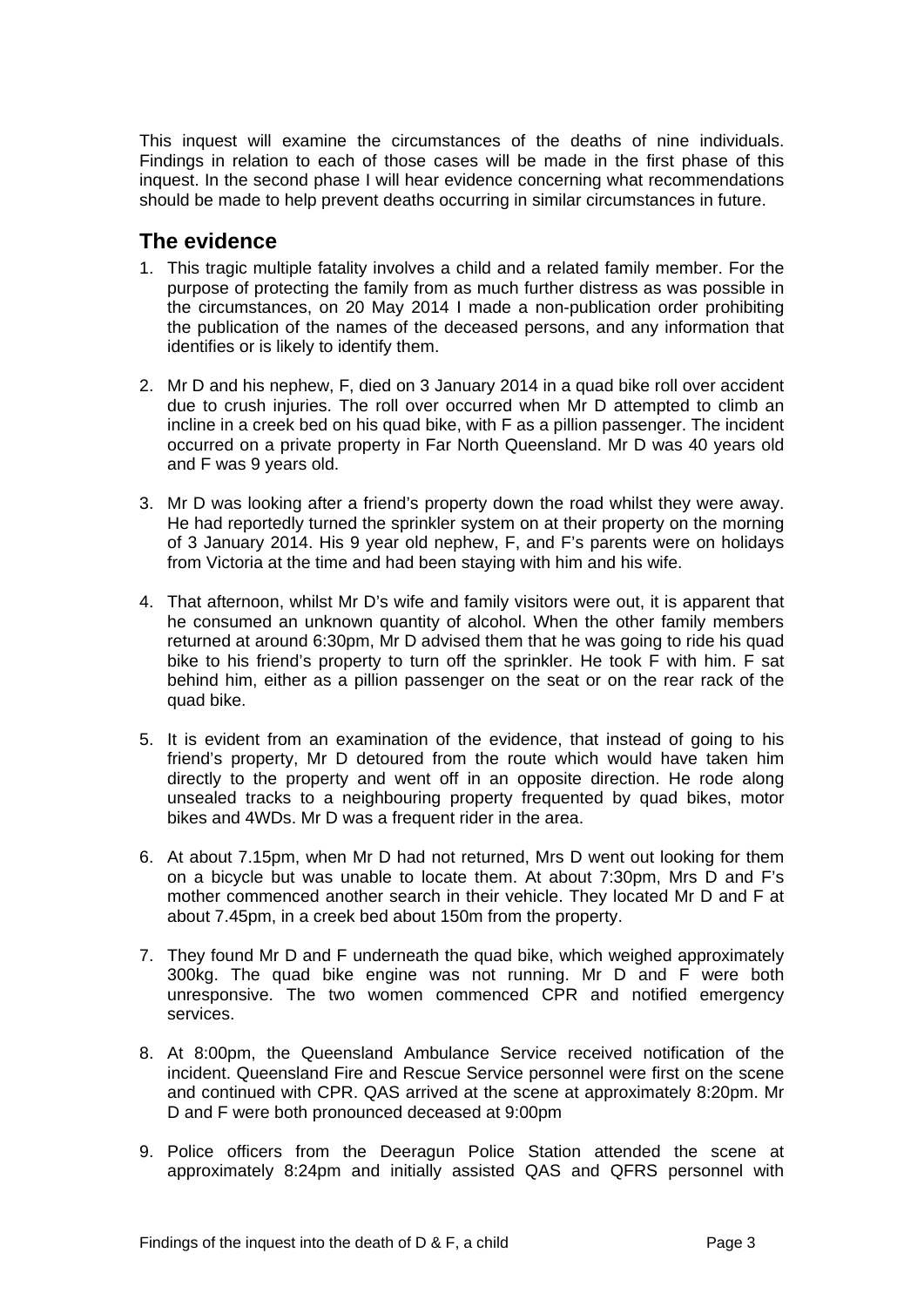provision of CPR.

- 10. . A Forensic Crash Unit investigating officer arrived at the scene at 9:00pm.
- 11. It appears that the quad bike rolled backwards off the incline and landed on top of Mr D and F.

### <span id="page-4-0"></span>**Autopsy results**

- 12. A full external and internal autopsy was performed on both Mr D and F on 7 January 2014 by a forensic pathologist, Professor David Williams.
- 13. Mr D had a laceration 2.3cm long on his nose and bruising to the right side of his forehead covering an area 7cm across. However, the skull, scalp and meninges were relatively free of trauma, there being minor amounts of subarachnoid blood within the meninges.
- 14. In terms of his respiratory system, Mr D had bilateral multiple fractures to the ribs and the fractures on the right side between 4 and 8 tending to extend forwards and some of these sharp rib fractures had penetrated the right lung. Multiple fractures were also seen in the left side of his chest without anterior displacement of broken ribs. His lungs showed areas of haemorrhage within the substance of each lung and blood was seen throughout the airways.
- 15. Professor Williams concluded that the medical cause of Mr D's death was:
	- *1(a). trauma he sustained as a result of the*
	- *1(b). quad bike accident.*
- 16. Professor Williams noted that F did not appear to have sustained any significant head injury. However, F had sustained a ruptured spleen. His heart demonstrated very florid subendocardial and also epicardial haemorrhages and there was probably a degree of traumatic asphyxia as a consequence of the weight of the quad bike.
- 17. Professor Williams concluded that the medical cause of F's death was:
	- *1(a). Traumatic asphyxia and a ruptured spleen* 
		- *due to, or as a consequence of*
	- *1(b). Quad bike accident (passenger).*

#### <span id="page-4-1"></span>**The investigation**

- 18. Senior Constable Tasman Place and Constable Sarah O'Farrel from the Deeragun Police Station attended the scene within 24 minutes of the emergency call being received on the evening of 3 January 2014.
- 19. Scenes of crime photos were taken with Mr D, F and the quad bike in situ. An investigation by Forensic Crash Unit Investigator, Constable Gemma Williamson, was commenced. This was Senior Constable Williamson's first quad bike investigation and she had not previously ridden a quad bike.
- 20. Although the quad bike had been understandably moved off Mr D and F prior to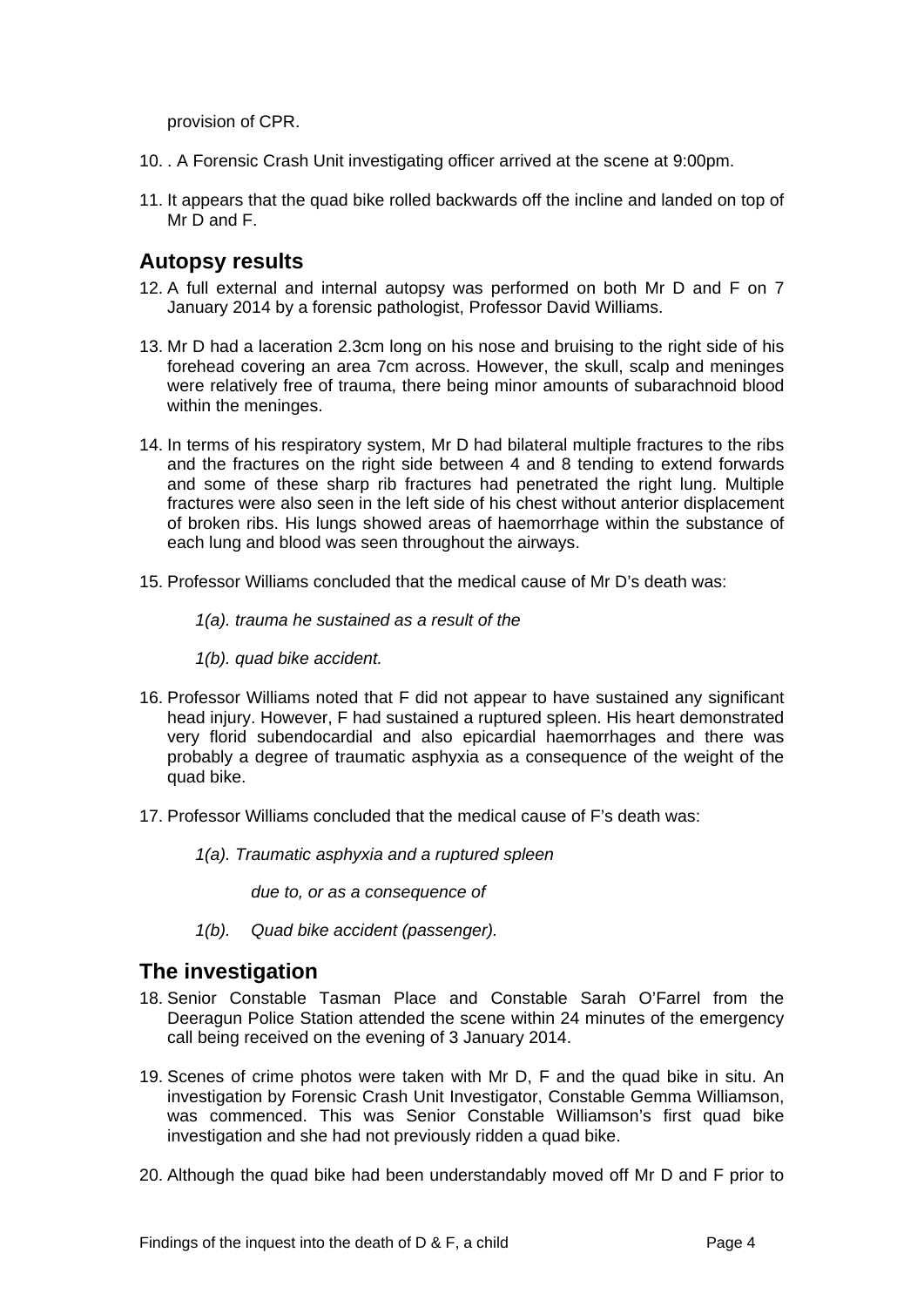the arrival of police, Senior Constable Williamson observed the quad bike to have dirt and scratch marks on the rear cargo rack, front cargo rack, the bottom of the tow ball, the right hand side of the housing and above the right handle bar. She also observed scratches above the display screen and the housing of the screen to be bent and dislodged. The casing under the handlebars was dislodged. There was no damage to the front of the quad bike. Relevant photos were taken of the damage and submitted. The damage observed by Senior Constable Williamson was consistent with the quad bike impacting the ground upside down.

21. Senior Constable Williamson's investigation was to a high standard. She agreed in oral evidence at the inquest that quad bike specific investigation training and a standardized template for quad bike investigations would be useful.

#### <span id="page-5-0"></span>**Quad bike details**

- 22. The quad bike was a 2011 model Suzuki Kingquad 750AXI. It was purchased new by Mr D. According to the manufacturer's specifications, the quad bike would have weighed 304kg with full fluid levels ('curb mass').
- 23. There were no accessories or modifications to the quad bike. There was no CPD or ROPS installed.

#### <span id="page-5-1"></span>**Mechanical inspection**

- 24. Mr Simon Major from the Queensland Police Service Vehicle Inspection Unit in Alderley, Brisbane, conducted a mechanical inspection and test ride of the quad bike on 20 January 2014.
- 25. Mr Major observed that the quad bike had sustained impact damage to its upper fairings and handlebar cowling.
- 26. Mr Major concluded that the quad bike was in a satisfactory mechanical condition at the time of his inspection and test ride. He was of the opinion that there were no mechanical defects that could have contributed to the cause of the incident.
- 27. Tyre pressures were not taken at the scene. Mr Major noted in his report that all tyres were inflated to 4 psi, except the right rear tyre, which was deflated to 0 psi. He observed that the construction of the tyres and light weight of the vehicle gave the visual appearance that the right hand side rear tyre was inflated. All tyres were of a satisfactory tread depth.

#### <span id="page-5-2"></span>**Terrain and conditions**

- 28. The incident location was an area of a dry creek bed, surrounded by trees and sparse vegetation. The terrain was a mix of dry compacted dirt, loose dirt, exposed rocks and exposed tree branches.
- 29. The area was used regularly by quad bikes, motorbikes and 4WD vehicles. Due to its regular use, the tracks were worn away, compacted down and changing in condition.
- 30. Along most of the creek bed, there was an embankment at 90 degrees to the ground and no apparent access points to the top. However, near the incident location, there was a much easier access point to the top, with a very gradual slope.
- 31. It is clear that for whatever reason, Mr D chose a more challenging access point.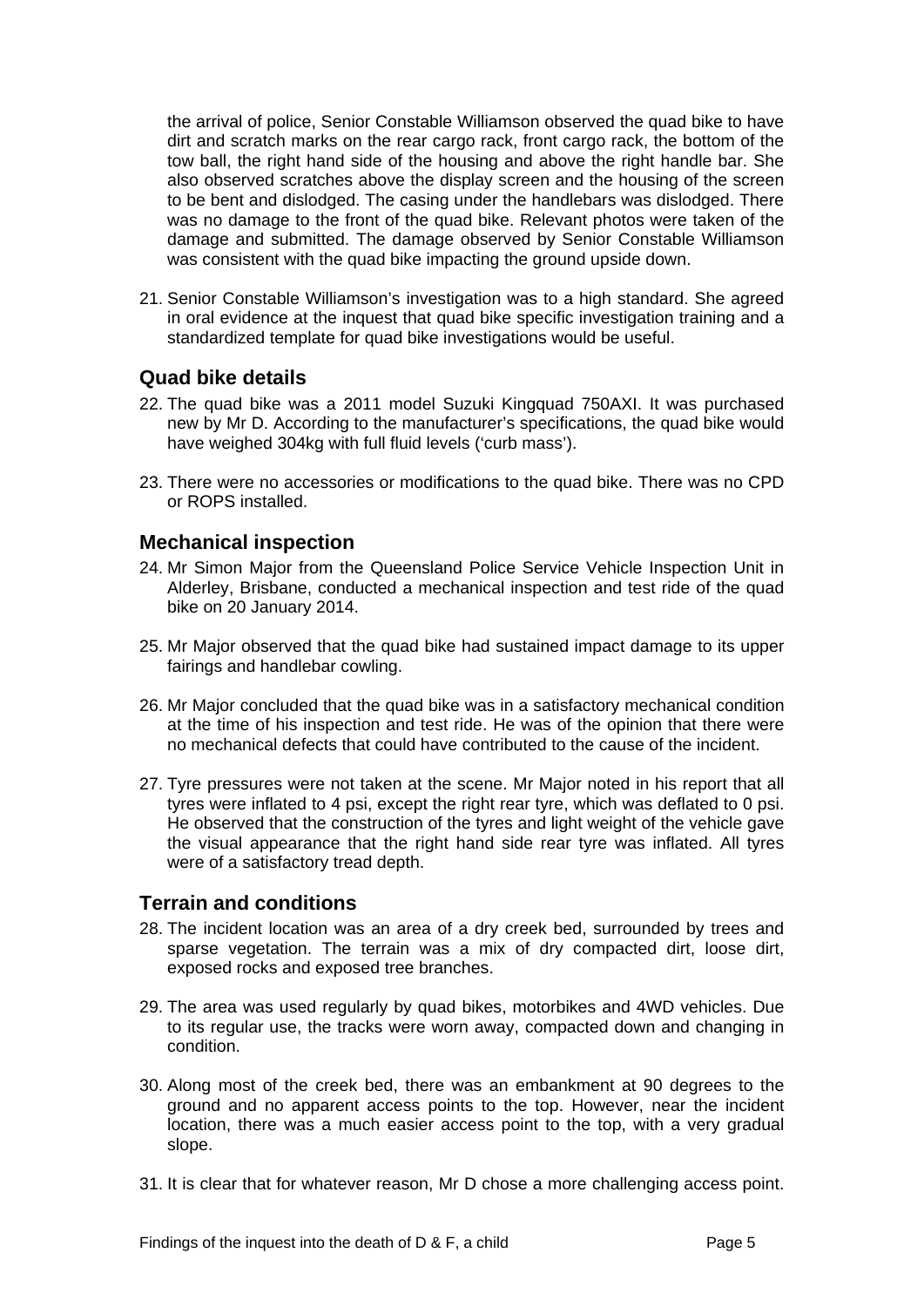The exact path he took on the 2m wide track up the incline is unclear. The incline was approximately 2m in height. There was a worn section of the embankment where the incident occurred. Deep tracks could be observed at the bottom where 4WD vehicles had gone up and down the embankment.

- 32. The incline had a number of varying gradients. The gradients of the embankments on the incline were measured as 17.5, 36.8, 47.4, 49.9, 42.3 and 44.9 degrees. However, there were also a number of obstacles on the incline such as exposed branches and rocks, which would have made the incline even more challenging.
- 33. Senior Constable Williamson observed the ground in areas to lack grip due to flaking away dirt and the exposure of rocks. She found that she would slip when she attempted to walk up the incline on foot.
- 34. Senior Constable Williamson was of the opinion that the variable gradients and slippery surface on the incline may have been contributing factors to this incident.
- 35. The weather was fine and the incident location was dry.
- 36. Visibility would have been poor at the time of this incident as it occurred between approximately 6:45pm and 7:40pm. Sunset on the day was 6:56pm. The new moon started on 1 January 2014. The sun was at 246 degrees from true north and would have been located on the left side of the travel of the quad bike. There was no form of street or property lighting at the incident location.
- 37. Although the engine was not running when the quad bike was discovered, it was observed at the time the engine was switched back on for mechanical inspection that the lights on the quad bike had been engaged in 'high beam' and were in working condition. However, depth perception and obstacle identification, given the poor lighting conditions, would still have been difficult.

#### <span id="page-6-0"></span>**Speed and mode of drive adopted**

- 38. Senior Constable Williamson observed that the quad bike was in high range automatic. There is no evidence to suggest the speed they were travelling but given the area he was attempting to traverse it is unlikely excess speed played a part. She also observed that the quad bike had the ability to be selected in 2WD or 4WD mode. This is located on the right side handlebars by pressing a button to select 4WD. She observed that 2WD had been selected at the time of the incident.
- 39. The decision to endeavour to travel up the incline in 2WD and in high range was contraindicated for the circumstances.
- 40. Senior Constable Williamson was of the opinion that whilst attempting to navigate the incline, Mr D may have given the quad bike an extra burst of power on the throttle to navigate the steeper gradients and this may have contributed to the quad bike rolling.

#### <span id="page-6-1"></span>**Personal Protection Equipment**

41. Mr D was not wearing a helmet at the time of the incident. However, it is unlikely that a helmet would have assisted him in this case due to his cause of death being due to chest injuries.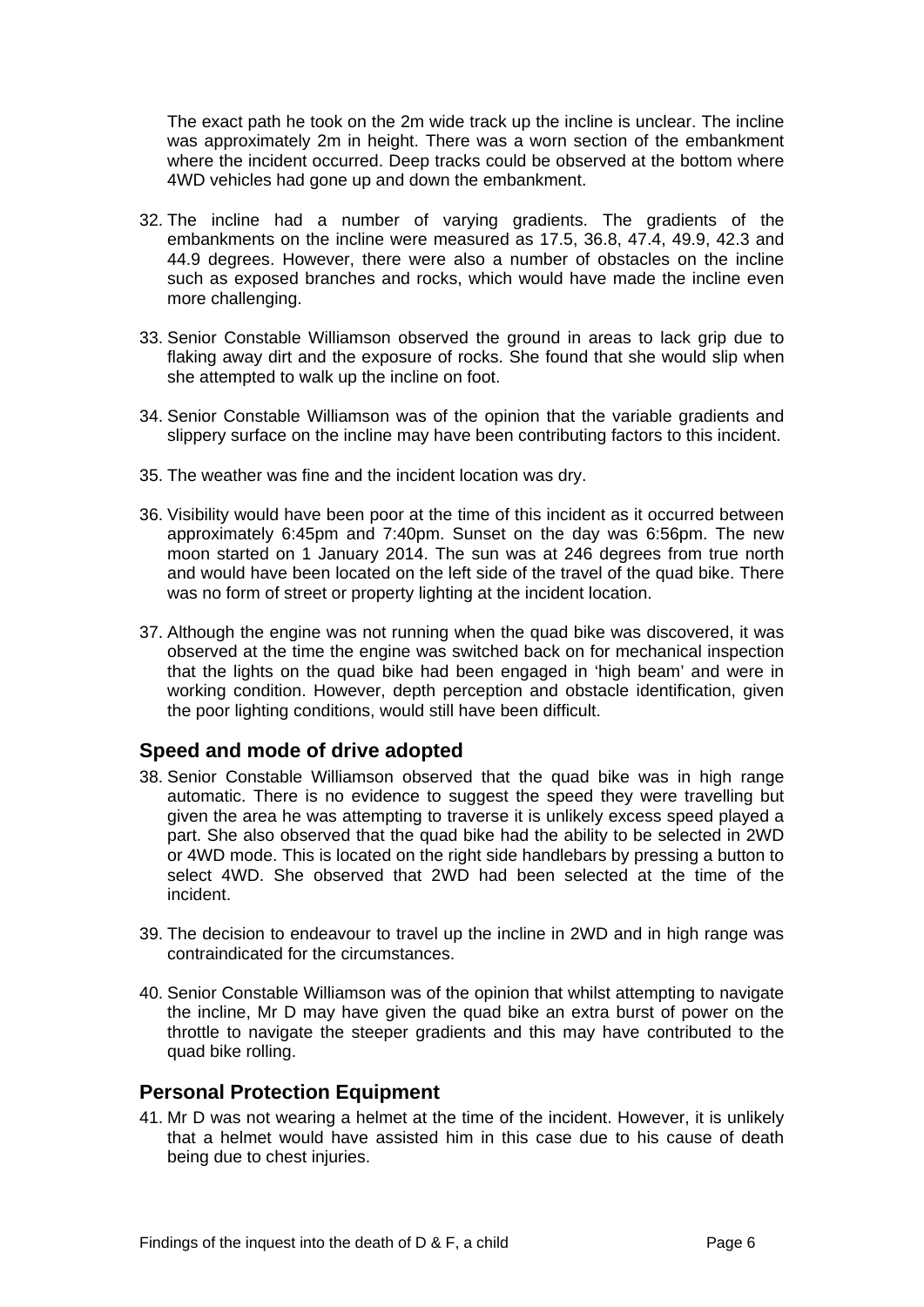- 42. F was wearing a child's sized open face motorbike helmet owned by one of his cousins. His aunt assisted in putting the helmet on prior to him getting on the quad bike. She advised police that the padding was snug fit on his head and she ensured the strap was securely fastened. The helmet was compliant with Australian Standards.
- 43. On arrival at the scene, F was observed to be wearing his helmet but it was removed by his mother and Aunt.
- 44. Mr D was wearing a t-shirt, shorts, thongs and safety gloves. F was wearing a tshirt, board shorts, thongs, and motocross gloves.

#### <span id="page-7-0"></span>**Quad bike not intended to carry a passenger**

- 45. The quad bike owner's manual and warning signs on the quad bike clearly stated that persons under 16 years of age must not ride the quad bike. F was 9 years of age.
- 46. The owner's manual and warning signs on the quad bike clearly stated that passengers must not be carried on the quad bike.
- 47. The carriage of a passenger results in different weight disbursement, which can effect balance and steering and increase the risk of losing control even with the weight of F who weighed 43kgs.
- 48. This was not the first time Mr D had carried children as passengers on his quad bike. His wife advised police that he had previously carried their 13 year old daughter on the back of the quad bike.

#### <span id="page-7-1"></span>**Training and Experience**

- 49. Mrs D advised police that the quad bike was purchased brand new. She did not see her husband read the manual or watch the video. She did, however, state that her husband was very meticulous and reading a manual was something he probably would have done. Mrs D was not aware of any formal or informal rider training completed by her husband.
- 50. Mrs D advised police that she had been with her husband since he was 17 years old and he had always ridden motorbikes and quad bikes. She described her husband as a sensible rider who would get together with friends in the area to ride the tracks and did not believe he would attempt anything dangerous, especially with his nephew on the rear. Mr D was familiar with the area in question and had frequented the area on hundreds of occasions.

#### <span id="page-7-2"></span>**Intoxication**

- 51. Mrs D mistakenly thought her husband had consumed around two pre mix alcoholic drinks on the afternoon prior to the incident, although she was not home at the time. She returned home prior to him leaving on the quad bike and did not believe him to be intoxicated. She did not believe that he would have taken out his nephew if he was affected by alcohol.
- 52. However, the toxicology testing of Mr D shows that his femoral blood alcohol level was 163mg/100mL, and his urine alcohol level was 210mg/mL. This means that Mr D's level of intoxication was at least three times the legal limit for driving.
- 53. Mr D's level of intoxication would have contributed to this incident. It would have